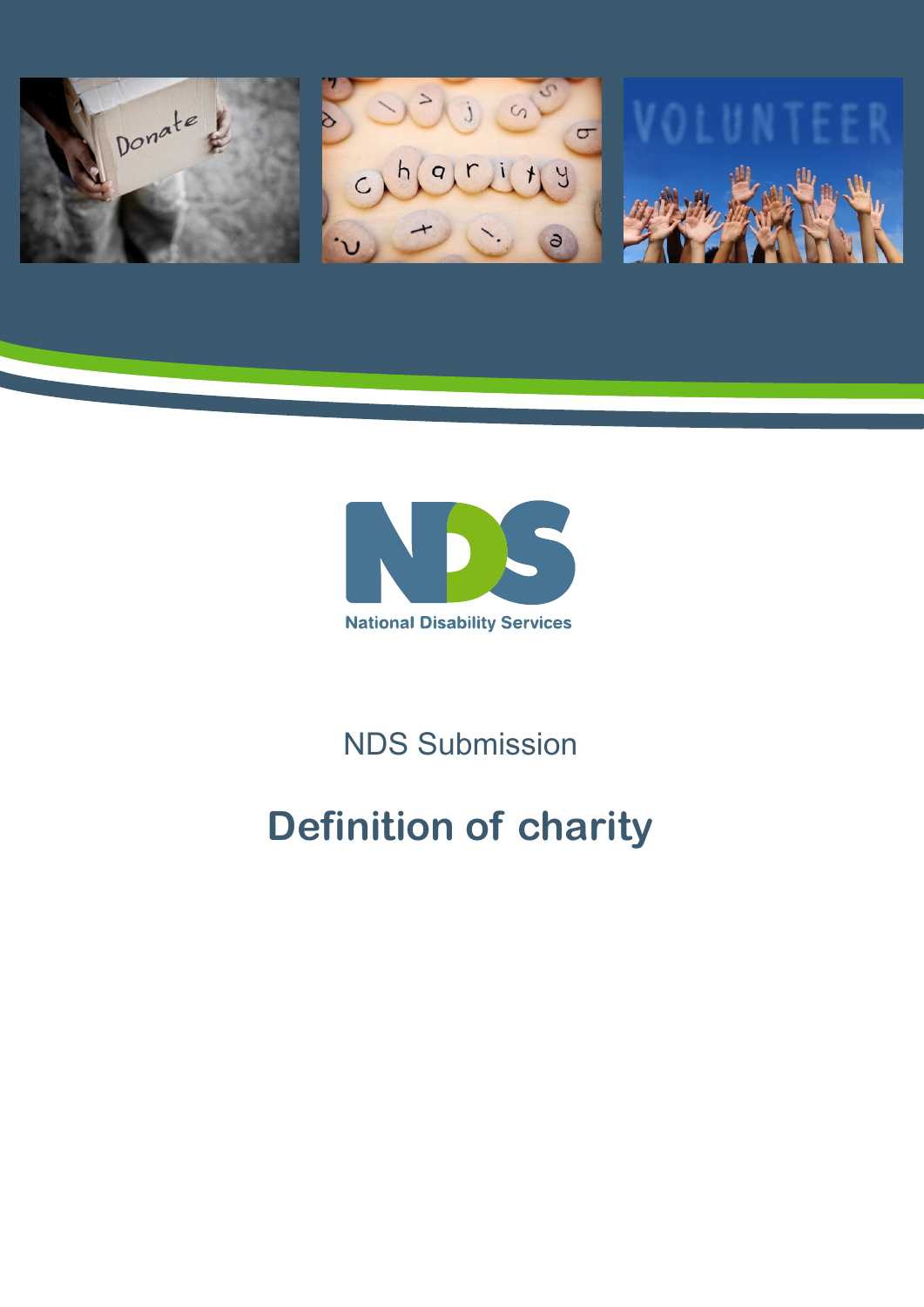

#### **December 2011**

**Contact:** Dr Ken Baker Chief Executive Ph 02 6283 3200 Mbl 0409 606 240 [ken.baker@nds.org.au](mailto:ken.baker@nds.org.au)

#### **About National Disability Services**

National Disability Services is the peak industry body for non-government disability services. Its purpose is to promote and advance services for people with disability. Its Australia-wide membership includes around 700 non-government organisations, which support people with all forms of disability. Its members collectively provide the full range of disability services—from accommodation support, respite and therapy to community access and employment. NDS provides information and networking opportunities to its members and policy advice to State, Territory and Federal governments.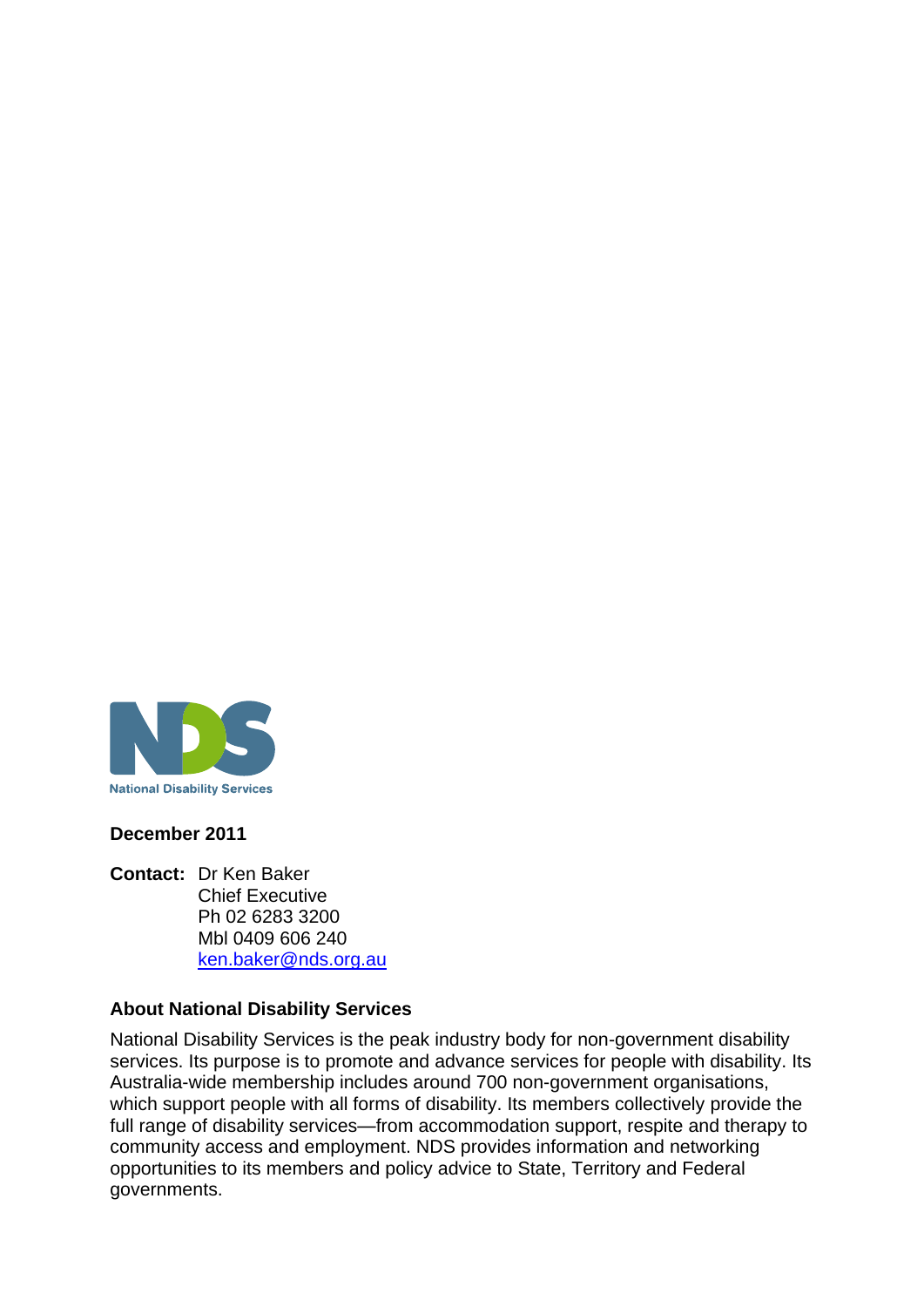In the 2011 Federal Budget, the Government announced that it would introduce a statutory definition of 'charity' for all Commonwealth laws to take effect from 1 July 2013. This current consultation is based on this commitment to legislate a definition; it does not ask whether a legislated definition is desirable.

NDS accepts this intent and is generally supportive of the Government's overall reform agenda for the not-for-profit (NFP) sector. After many years of inquiries there exists an opportunity to focus on the sector's work and how to enhance the public benefits it provides. This point is important: a principal criterion by which to judge whether a charity definition is successful is whether it supports charities to achieve their missions. Successful NFP reforms will help deliver a strong and healthy sector, promote public trust and confidence and improve the effectiveness of organisations.

### **Responses to selected questions**

1. Are there any issues with amending the 2003 definition to replace the 'dominant purpose' requirement with the requirement that a charity have an exclusively charitable purpose?

While NDS does not foresee issues for its current membership with amending the definition to replace 'dominant purpose' with 'exclusive purpose', the prominence of 'dominant' (or similar terms) in case law favours a formulation that would require a charity to have charitable purposes only, other than any purposes which are incidental or ancillary.

A definition of not-for-profit should be included in the statutory definition of charity, rather than as a cross reference.

2. Does the decision by the New South Wales Administrative Tribunal provide sufficient clarification on the circumstances when a peak body can be a charity or is further clarification required?

With respect to peak bodies, NDS notes that while the opinion of the New South Wales Administrative Decisions Tribunal is reasonable—that a body which enhances the long-term viability of charitable organisations by providing educational mentoring and support services is itself a charitable institution—it is the opinion of a tribunal only in one State.

NDS would prefer to include in the statutory definition peak bodies that exist to assist charities to achieve their purposes and advance the effectiveness and efficiency of charities.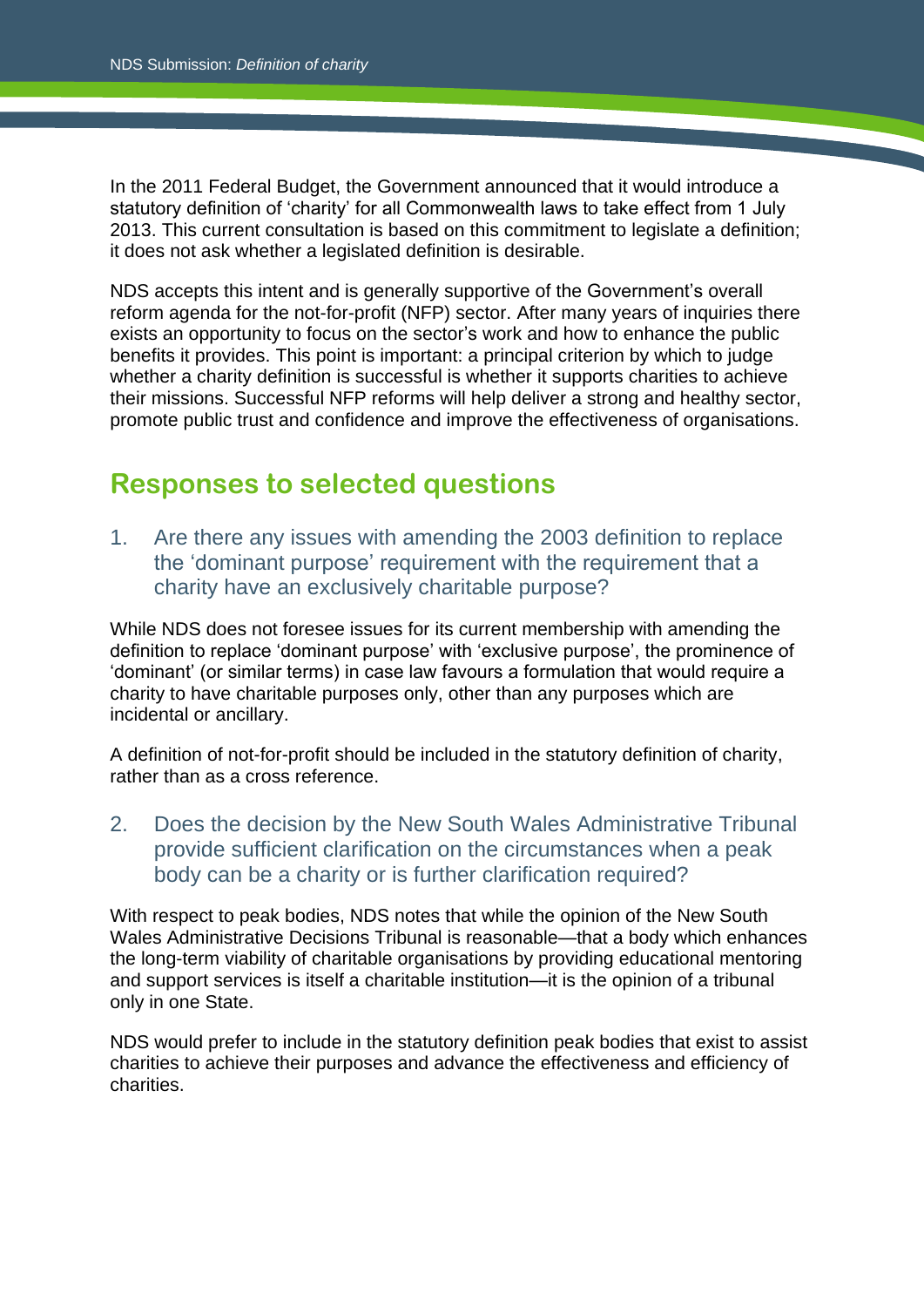#### 3. Are any changes required to the Charities Bill 2003 to clarify the meaning of 'public' or 'sufficient section of the general community'?

The complexity in common law regarding this element of the public benefit test suggests that achieving clarification through the statutory definition is warranted.

5. Could the term 'for the public benefit' be further clarified, for example, by including additional principles outlined in ruling TR 2011/D2 or as contained in the Scottish, Ireland and Northern Ireland definitions or in the guidance material of the Charities Commission of England and Wales?

NDS agrees with the recommendation of the Not-for-profit Project at the University of Melbourne Law School that the public benefit test should be clarified further by stating in the legislation that:

- The benefit(s) may be tangible or intangible, direct or indirect;
- The benefit(s) are to be assessed in the light of contemporary needs and circumstances;
- The benefit(s) may be assessed against potential detriment(s), where appropriate; and
- The public benefit test should not inquire into the methods or opinions of the organisation.
- 6. Would the approach taken by England and Wales of relying on the common law and providing guidance on the meaning of public benefit, be preferable on the grounds it provides greater flexibility?

As noted above, clarification of key principles in the public benefit test is preferable. However, such clarification in the statutory definition will need to be supported by the regulator's provision of detailed guidance materials.

7. What are the issues with requiring an existing charity or an entity seeking approval as a charity to demonstrate they are for the public benefit?

While the introduction of a public benefit test might improve transparency and accountability, overseas experience suggests that requiring a charity to demonstrate public benefit could impose significant administrative and compliance costs on charities and on the regulator. This is undesirable.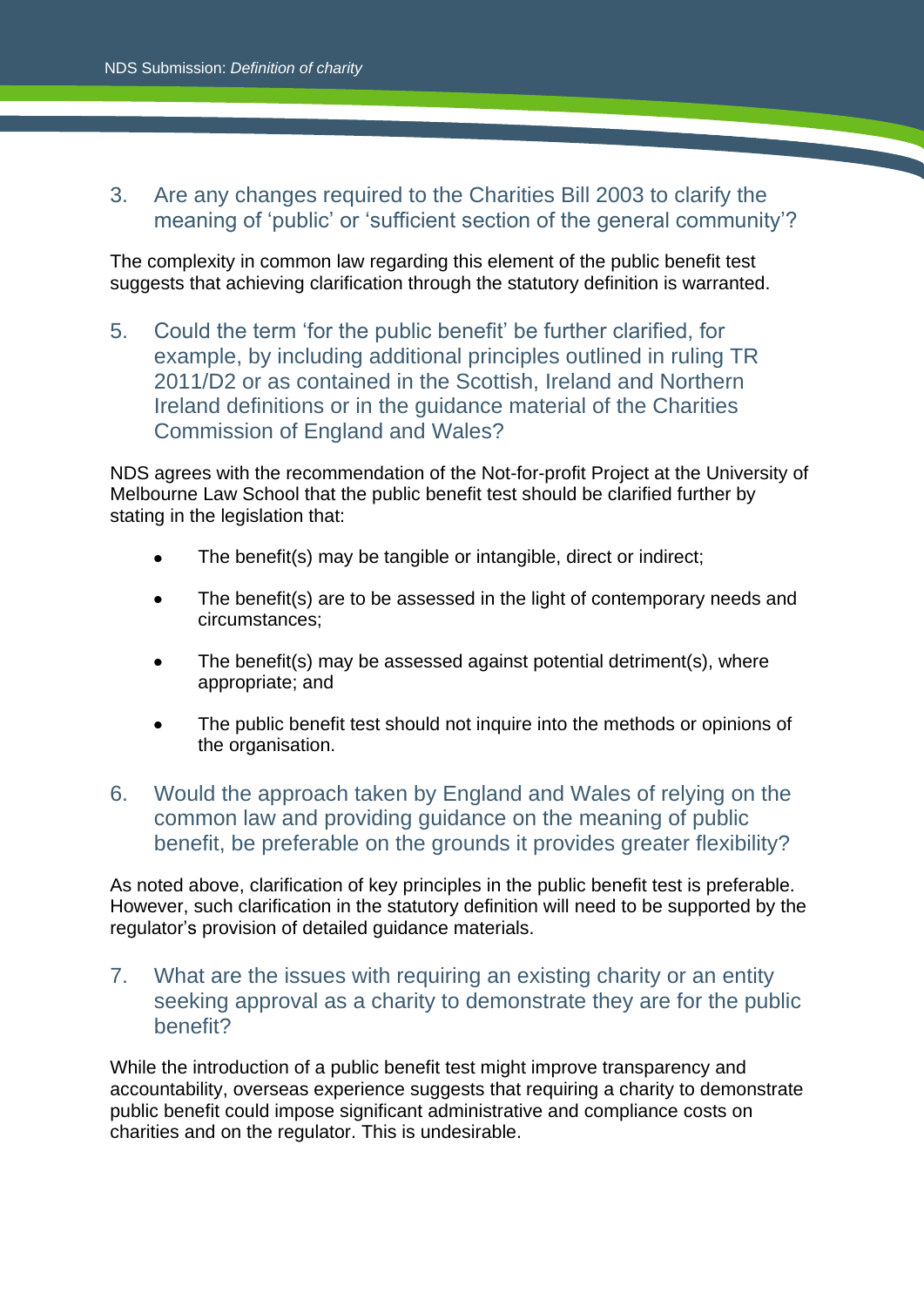NDS suggests that a better approach would be to retain the presumption of public benefit but provide the regulator with sufficient powers to enable it to require further information from charities if it has grounds to believe that the public benefit test is not met. This would be complemented by the existing requirement that charities whose purposes do not fall within the listed categories of charities must still prove public benefit.

8. What role should the ACNC have in providing assistance to charities in demonstrating this test, and also in ensuring charities demonstrate their continued meeting of this test?

The ACNC should be required to provide detailed guidance on the application of the public benefit test. As charities will report regularly to the ACNC, it is best placed to identify whether charities are continuing to meet this requirement.

10. Are there any issues with the requirement that the activities of a charity be in furtherance or in aid of its charitable purpose?

There should be no reference to activities in the statutory definition.

11. Should the role of activities in determining an entity's status as a charity be further clarified in the definition?

There should be no reference to activities in the statutory definition.

12. Are there any issues with the suggested changes to the Charities Bill 2003 as outlined above to allow charities to engage in political activities?

NDS recommends that the legislation focus on purpose rather than activity. Whether certain political purposes are charitable should be left to the general tests of charitable purpose and public benefit.

13. Are there any issues with prohibiting charities from advocating a political party, or supporting or opposing a candidate for political office?

There are good reasons why charities engage in political discourse and seek to change public policy in support of their charitable purposes. This should be allowed. The legislation should focus on purpose not activity.

If Government proceeds with an intent that charities are to be prohibited from advocating a political party or supporting or opposing a candidate for political office, these should be clearly identified as disqualifying purposes.